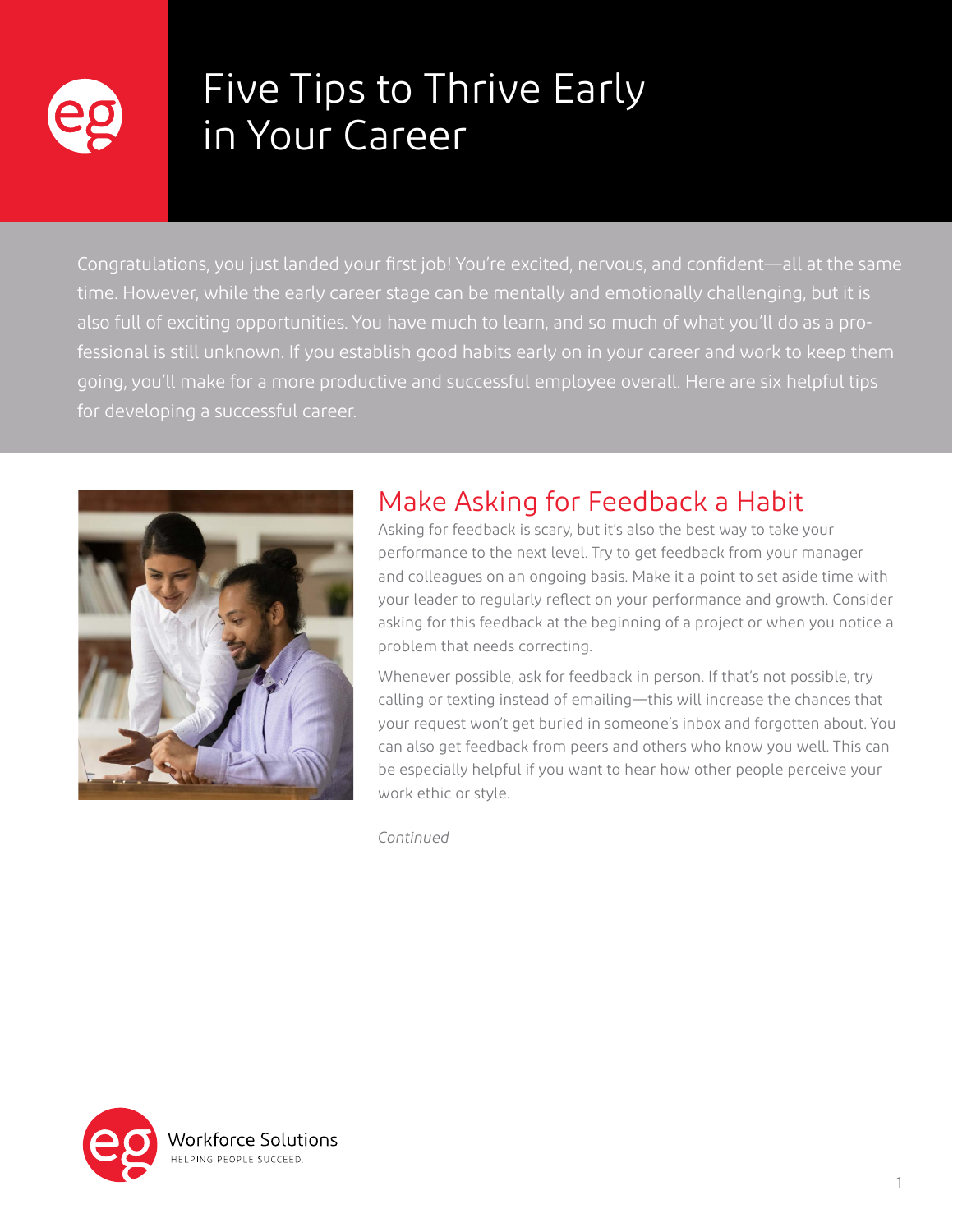





# Remember You Don't Know Everything

One of the biggest mistakes people make early in their careers is acting like they know everything. Don't be afraid to admit when you don't know something — and ask for help. This isn't something that comes naturally for many people, but it's crucial for your long-term career success. The benefits of asking are tremendous: you'll learn more, get better at your job, and build strong relationships with others at work. For example, if you're working on a project that requires specific technical skills or knowledge, don't be afraid to ask for help or guidance. You may learn something new — and gain valuable insight into how things work around the office.

There are also general work skills and expectations you'll want to get familiar with if you haven't been in a professional setting before. For example, what are the expectations regarding meeting deadlines, the tools in the workplace you'll be using, breaktime etiquette, requesting time off, or taking sick days? What kinds of documentation is required, and how should it be stored? How do you handle errors or problems with customers or colleagues? In addition to doing what you're supposed to do, are there projects or particular tasks that will help your career? If so, ask about these opportunities.

### Be Ready to Learn New Things

Take advantage of the fact that you're new to your career. Find a few trustworthy people and pick their brains – most individuals will be happy to help someone just starting out in their career. People expect you to bring a particular knowledge bank as you grow in your career. For example, if you're in a new customer service position, ask your supervisor or other people who have been there longer than you what they wish they knew when they first started. If someone offers valuable advice, don't dismiss it simply because it's not what you expected. If it works for them, it may work for you as well.

Being open to others' thoughts and ideas is vital to growth at every career stage. Learning from others is one of the best ways to get ahead. You can make it clear that you're open to learning from everyone in the workplace by asking questions about processes or procedures so you can understand them better. If you need help when trying something new or unfamiliar, ask for it. Also, make sure you recognize the people who help you out or teach you something. If they know that their input is appreciated, they will be more willing to help you again in the future.

*Continued*



orkforce Solutions/